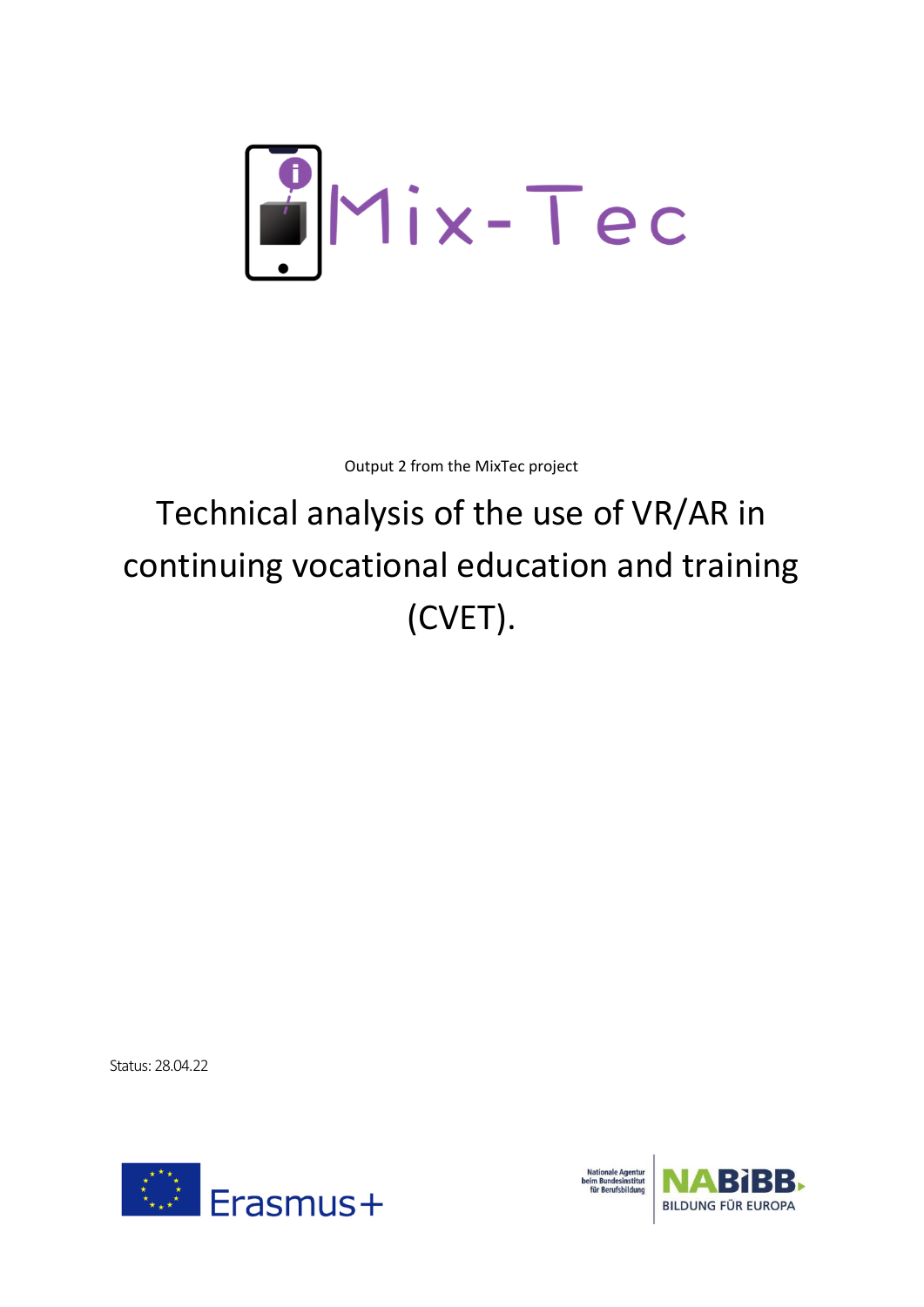# <span id="page-1-0"></span>Content

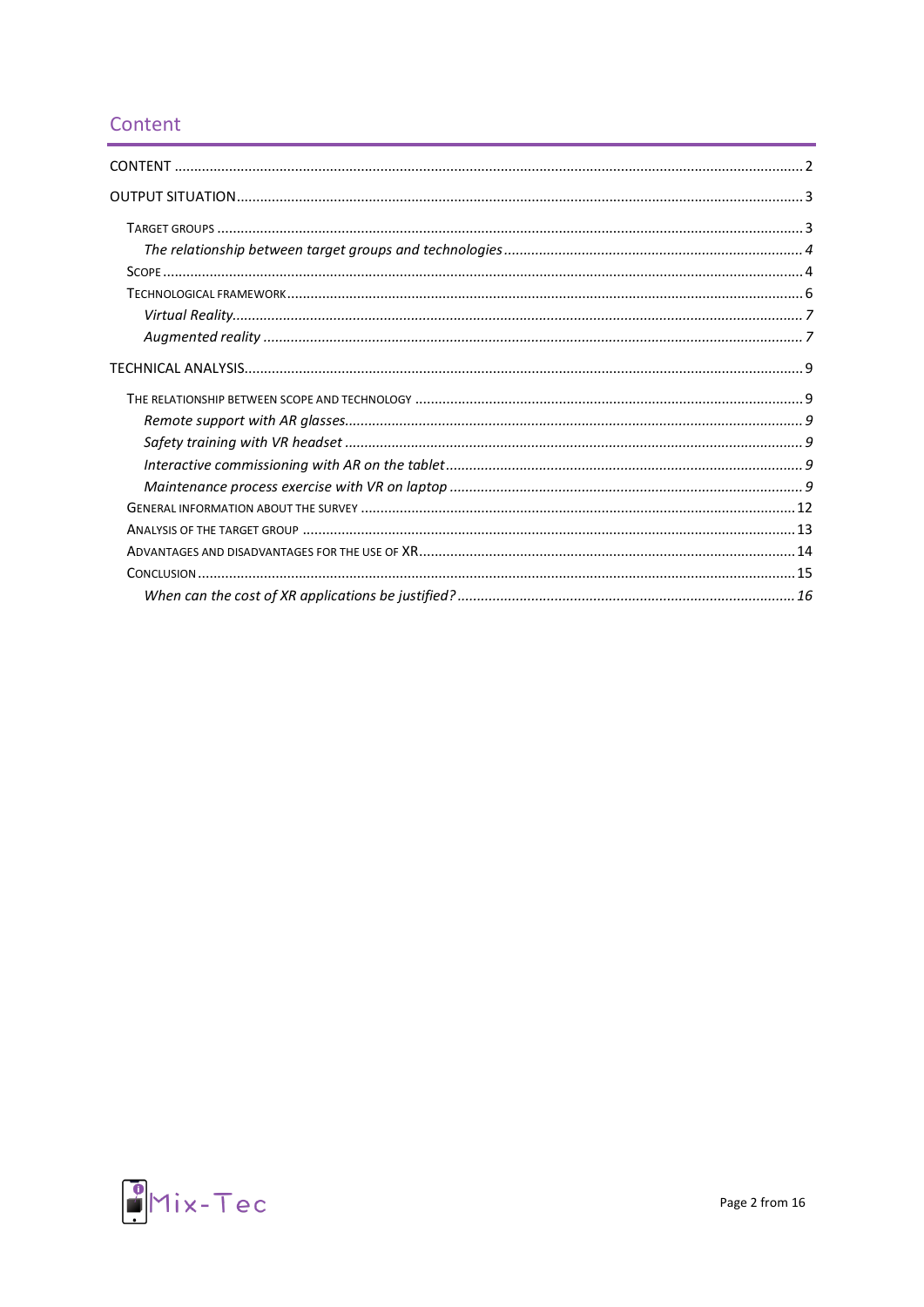## <span id="page-2-0"></span>Output situation

First, we would like to address the following initial question:

## *How can XR<sup>1</sup> be used in the instruction/training of technical specialists for SMEs?*

In principle, XR applications can be divided into the two main categories of **virtual reality** and **augmented reality.** In virtual reality applications, real situations are completely simulated and the user can interact with the virtual environment in these simulations. In augmented reality applications, on the other hand, the real world is merged with virtual elements. Here, previously defined markers are used to enrich the real situation with context-sensitive information via a digital end device (tablet, smartphone, AR glasses) (e.g., the fade-in of the position of a maintenance flap on the real device).

The two basic variants of XR applications can be divided into subcategories. These are determined on the one hand by the combination of technology and end devices, e.g.

- Virtual reality with headset or on laptop
- Augmented reality with AR glasses or on the tablet

and on the other hand depend on the respective application, e.g.

• AR support Call via video telephony or AR app as interactive assembly instructions in the tablet.

This results in the following need for clarification:

- **Target groups** for use
- **Scope for** the training
- **EXEDENTIFY Technological framework of the XR used**
- **Relationship between technology and scope**
- **Relationship between technology and target group**
- **Software and hardware provider**

#### <span id="page-2-1"></span>Target groups

*Which target groups come into question and how promising is the offer of an XR application for the respective target groups?*

 $1$  We understand "Extended Reality" (XR) as an umbrella term for all forms of virtual reality and augmented reality, including, for example, 2-D virtual reality or augmented reality on the tablet.

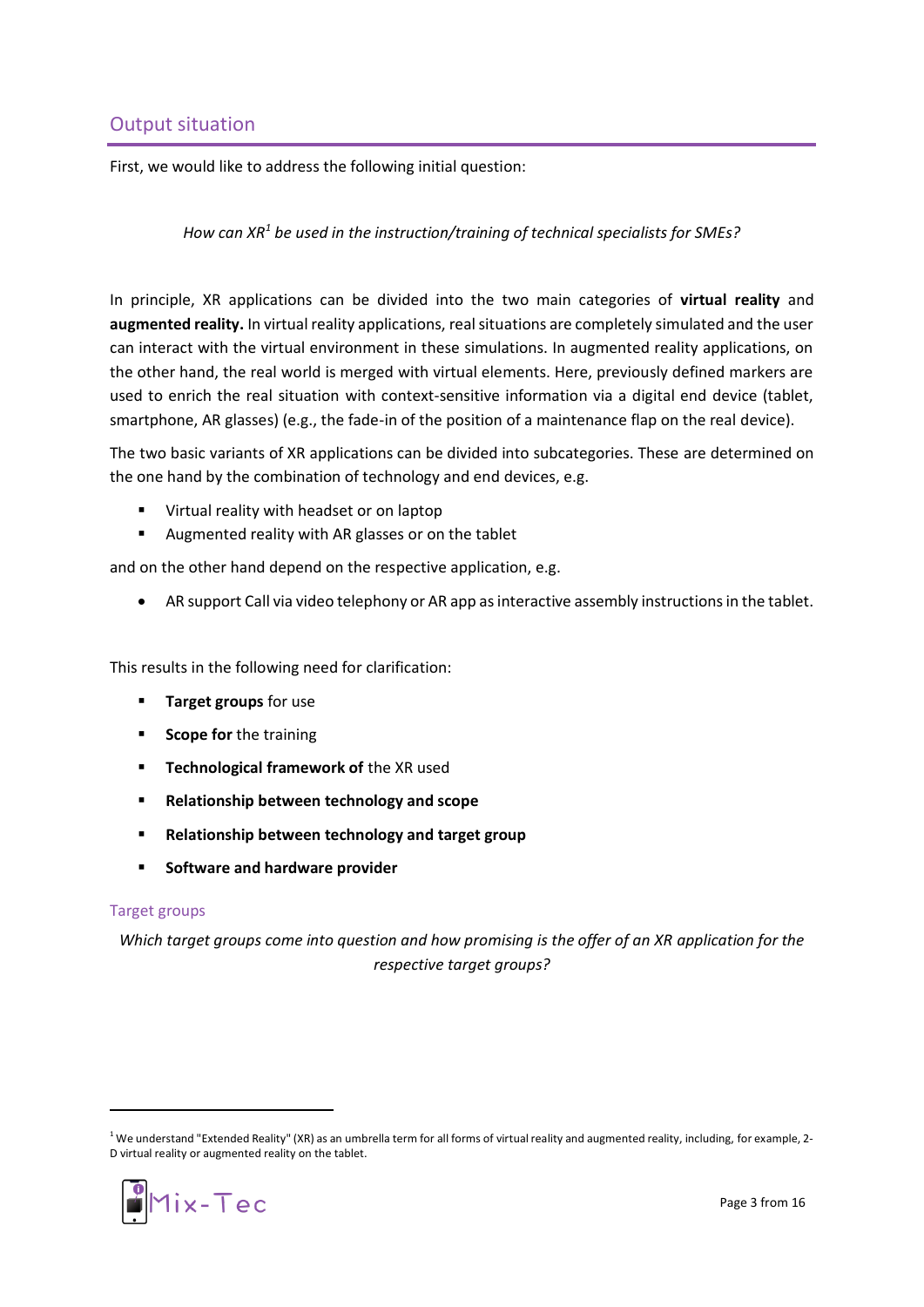In our opinion, XR can be used for any target group in a technical trade. Whether these applications can also lead to a positive cost-benefit calculation, however, remains to be clarified. The following is an exemplary list of target groups with possible fields of application.

| Target group                  | Fields of application                                                                                                                                                                             |  |
|-------------------------------|---------------------------------------------------------------------------------------------------------------------------------------------------------------------------------------------------|--|
| Trainee                       | Learn basic skills and processes (e.g. correct tool use, safety training, )<br>Exercises and assessment of learning content with automated feedback                                               |  |
| Technicians/Specialists       | Further training content (new techniques, processes, equipment handling)<br>Troubleshooting and maintenance with the help of an AR application<br>Assembly instructions/commissioning for devices |  |
| Master<br>craftsmen/engineers | Further training content (new techniques, processes, equipment handling)<br>Remote troubleshooting via AR call to local expert<br>XR application as a resource for service and sales<br>٠         |  |

## <span id="page-3-0"></span>*The relationship between target groups and technologies*

If you are planning to use digital support for a specific target group, it is worth investigating their digital competence and their general affinity for digital applications in advance. The following questions should be used in this consideration:

- Is digital content perceived by the target group more as a motivational booster or dampener?
- Does the target group already have experience using the hardware (smartphones, VR headsets, AR glasses, etc.) or will a learning phase be necessary?
- How is the general digital competence of the target group assessed? Specifically: Can it be assumed that the target group will also quickly get to grips with new digital applications and the associated hardware or not?
- Is there certain hardware that the target group is already particularly familiar with, e.g. daily use of a laptop, or are they "digital natives" with smartphones and tablets?

## As a rule of thumb, the following can be stated:

The less the engagement with digital content and the associated hardware will motivate the target group, the more the decision for the technology used should depend on the fit to the target group and not on the fit to the purpose.

#### <span id="page-3-1"></span>Scope

*Which fields of application are there and which type of XR is practicable for the respective use?*

In principle, it is also true for this question that the XR offers a diverse range of possible fields of application. From complete virtual reality applications to special augmented reality apps and enriched remote support calls, a wide range of application scenarios can be found in technical work areas. In the following, the most promising uses and open questions from our point of view are listed.



Page 4 from 16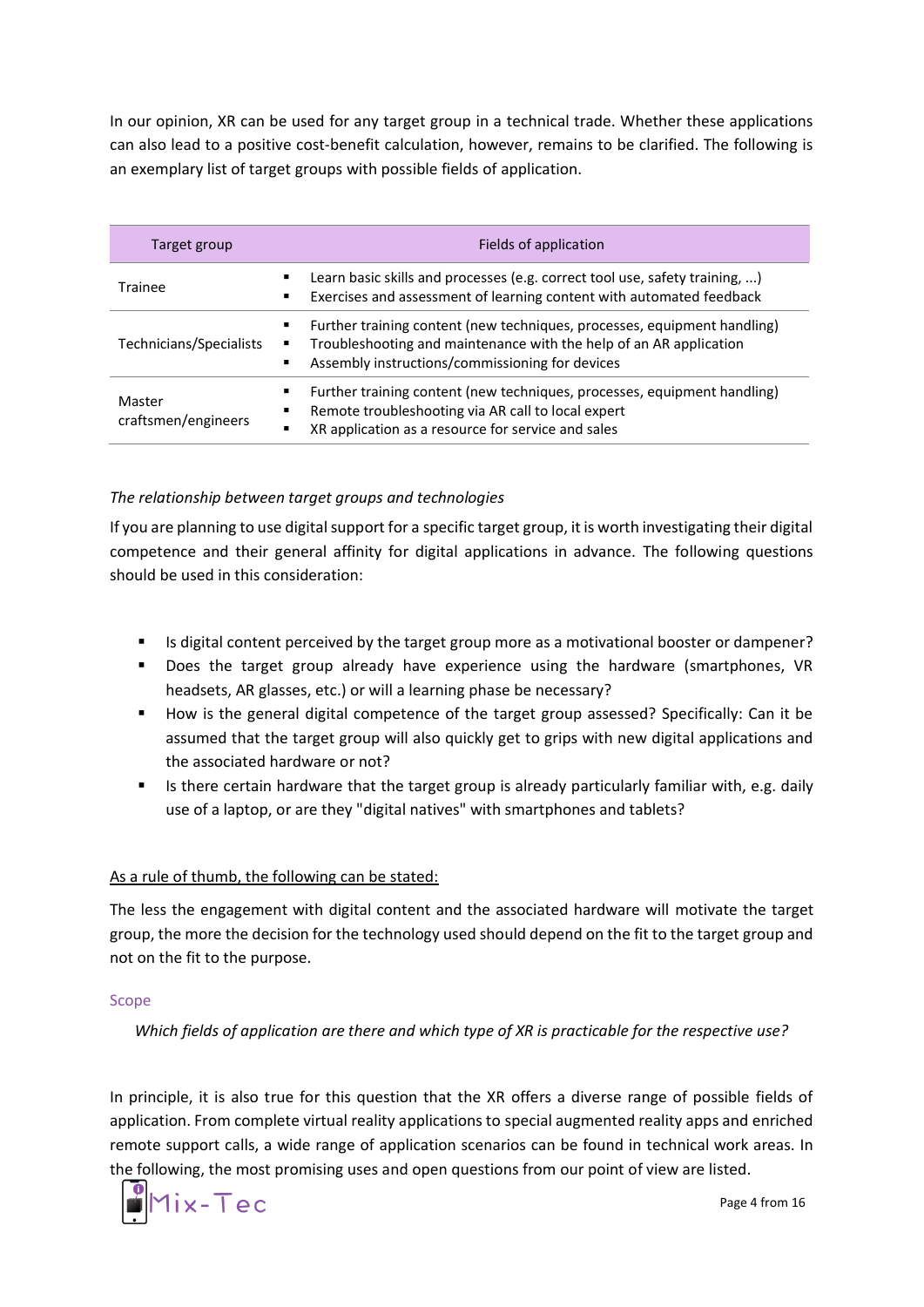| No. | Scope                                                                                                            | Notes / Examples                                                                                                                                                                                                                                                                                                                                                                                                                                                                                     |
|-----|------------------------------------------------------------------------------------------------------------------|------------------------------------------------------------------------------------------------------------------------------------------------------------------------------------------------------------------------------------------------------------------------------------------------------------------------------------------------------------------------------------------------------------------------------------------------------------------------------------------------------|
| 1   | Knowledge transfer (as opposed to<br>competency development) and<br>automated assessment in initial<br>training. | Well suited for the visualization of 3D models<br>٠<br>Assessment possible in combination of real execution<br>٠<br>and AR support (automated feedback<br>difficult/expensive).<br>Added value to "normal" e-learning or other classic<br>٠<br>forms of teaching questionable<br>Knowledge is in most cases more easily/better<br>٠<br>conveyed through other media                                                                                                                                  |
| 2   | Further training for new<br>techniques/devices/processes                                                         | Getting to know a new task via VR application or AR<br>٠<br>application $\rightarrow$ virtual instruction manual<br>For safety-related activities VR or 2D VR (on laptop)<br>well suited                                                                                                                                                                                                                                                                                                             |
| 3   | Commissioning and maintenance of<br>equipment                                                                    | Virtual assembly instructions (Ikea instructions in XR)<br>AR applications to follow step by step instructions<br>٠                                                                                                                                                                                                                                                                                                                                                                                  |
| 4   | Ad-Hoc Troubleshooting and Remote<br>Support                                                                     | Via AR support calls with the possibility to solve a<br>٠<br>problem directly by a remote support technician in a<br>video call<br>AR glasses are probably best suited here (hands free<br>٠<br>and cues directly in the field of view)<br>Possibility to highlight critical process steps at the<br>٠<br>moment of execution (e.g. pay attention to the correct<br>assignment of a plug at this moment)<br>Laypersons may be able to perform higher value/more<br>п<br>complex technical activities |

If one looks at the above-mentioned areas of application and considers them more closely in relation to the question of suitability for further education, training and education, then it is important to make certain distinctions. Thus, with regard to the learning process, the following criteria (cf. Rauner, 2011) can be used to differentiate:

#### **Competence level**

- Nominal (superficial conceptual knowledge)
- Functional (elementary professional knowledge and skills)
- Processual (references to operational work processes)
- Design (consideration of operational and social framework)

## **Learning area**

- Beginner tasks
- Advanced beginner tasks (Beginner+)
- Advanced tasks

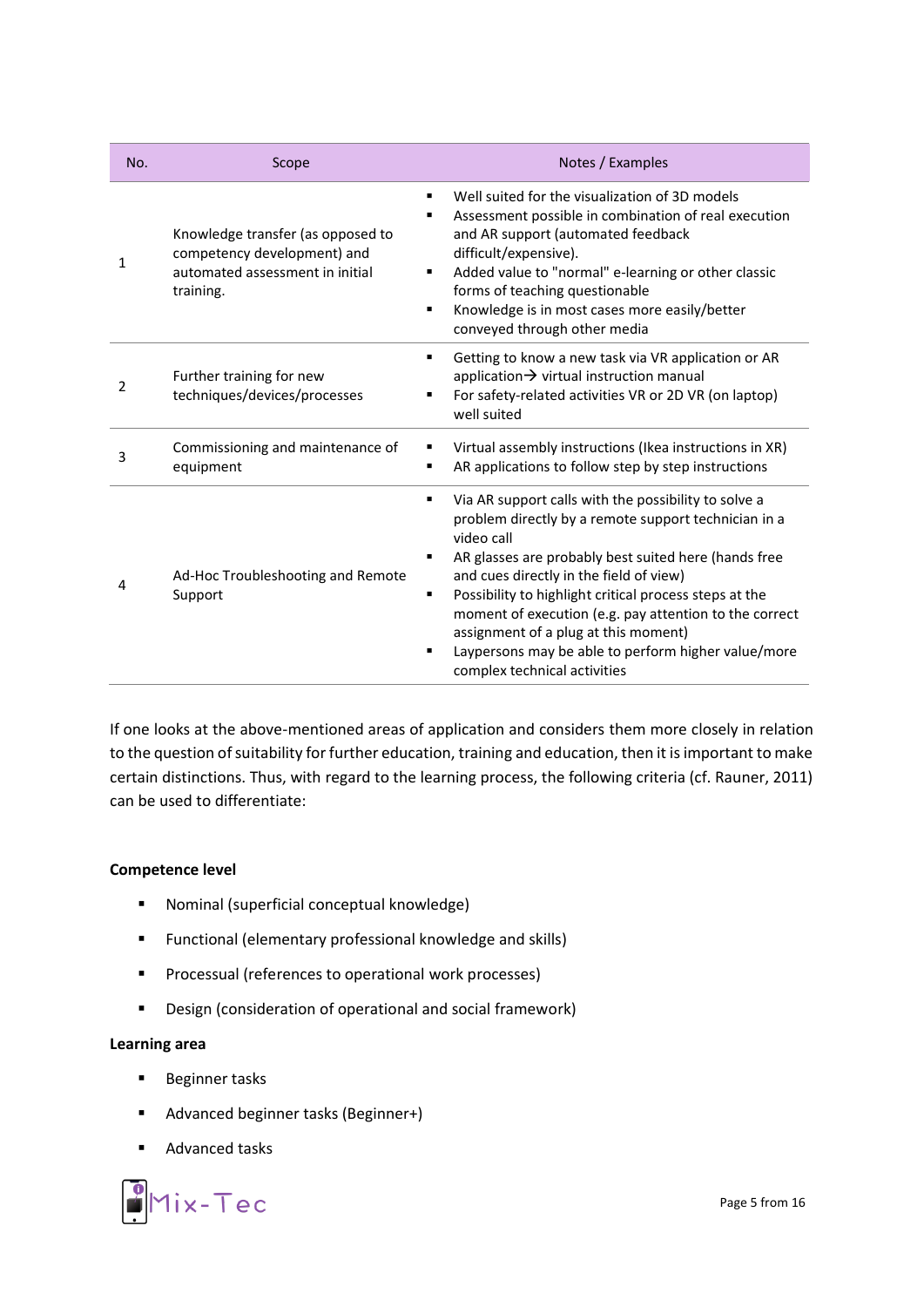■ Skill tasks

#### **Action dimension**

- Inform
- Plan
- Decide
- Perform
- Control
- Rate

In the following graphic, the exemplary application areas mentioned above are arranged on the criteria matrix. It is striking that none of the suitable application areas goes beyond functional competence. It can therefore be assumed that the promising fields of application for XR do not lie in competence development, but rather in guidance and guided implementation.



#### <span id="page-5-0"></span>Technological framework

*What possibilities and limitations come with the different XR variants?*

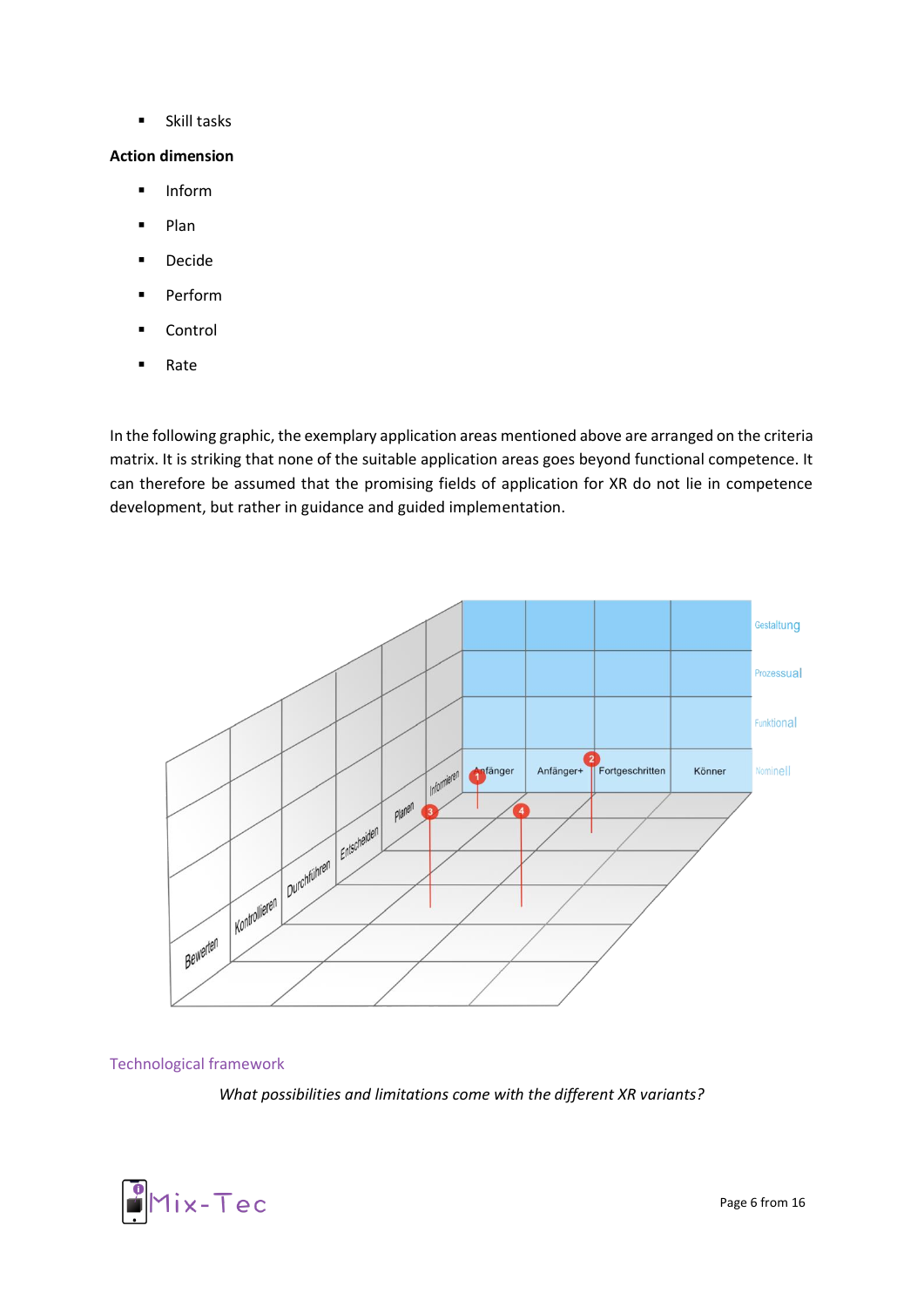In principle, XR applications can be divided into the two main categories of virtual reality and augmented reality. In virtual reality applications, real situations are completely simulated and the user can interact with the virtual environment in these simulations. In augmented reality applications, on the other hand, the real world is merged with virtual elements. Here, previously defined markers are used to enrich the real situation with context-sensitive information via a digital end device (tablet, smartphone, AR glasses) (e.g., the fade-in of the position of a maintenance flap on the real device).

The two basic variants of XR applications can be divided into subcategories. These are determined on the one hand by the combination of technology and end devices, e.g.

- Virtual reality with headset or on laptop
- Augmented reality with AR glasses or on the tablet

and on the other hand depend on the respective application, e.g.

■ AR support Call via video telephony or AR app as interactive assembly instructions in the tablet.

However, for the question relevant here, it is sufficient to simply compare the two basic forms in summary form and list their advantages and disadvantages.

#### <span id="page-6-0"></span>*Virtual Reality*

| Advantages                                                                                                                                                                                                                                                                                                                                                                                                                               | <b>Disadvantages</b>                                                                                                                                                                                                                                                                                                                                                                                                                                                                                                                                                                                                                                                                                                                                                                           |
|------------------------------------------------------------------------------------------------------------------------------------------------------------------------------------------------------------------------------------------------------------------------------------------------------------------------------------------------------------------------------------------------------------------------------------------|------------------------------------------------------------------------------------------------------------------------------------------------------------------------------------------------------------------------------------------------------------------------------------------------------------------------------------------------------------------------------------------------------------------------------------------------------------------------------------------------------------------------------------------------------------------------------------------------------------------------------------------------------------------------------------------------------------------------------------------------------------------------------------------------|
| Very real experience of simulated situations<br>Especially well suited for security-related topics<br>The experience of environmental factors<br>(altitude, noise, movement) can also be<br>simulated well<br>Can be used on headset as well as on laptop<br>(but with less intensive experience of the<br>simulation)<br>A development with the development<br>environment "Unity" allows the use on almost<br>all hardware end devices | High development effort, as an entire virtual<br>٠<br>world is created<br>Rapid wear and tear of the hardware and<br>unreliability of the VR headsets<br>It can take a long time to learn how to use the<br>VR headsets<br>Use as 2D VR on a laptop cancels out an<br>important advantage of VR (complete<br>immersion in a simulation)<br>Headset VR applications require the hardware.<br>If this is not on site, use is not possible.<br>Only suitable for practice, cannot be integrated<br>٠<br>into the work process (asynchronous and not<br>context-sensitive)<br>Compute-intensive application, so 2D VR also<br>٠<br>requires either powerful laptops or good<br>internet connection for server-side deployment<br>Headset VR applications can cause dizziness<br>with prolonged use |

#### <span id="page-6-1"></span>*Augmented reality*

Advantages Disadvantages Disadvantages



Page 7 from 16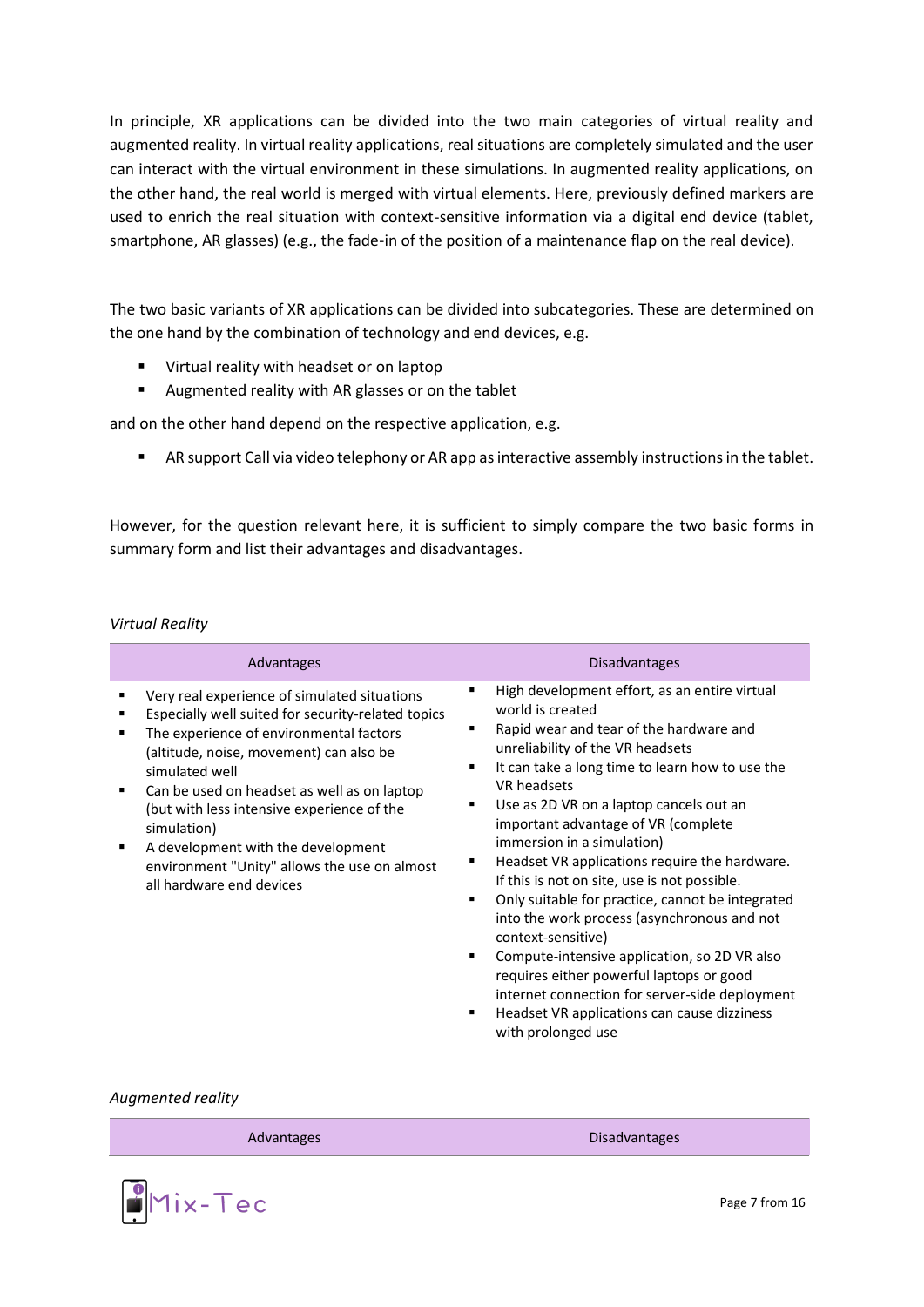| Very well suited in combination with external<br>support via telephone or data line<br>Cost-effective production of<br>$\blacksquare$<br>content/applications<br>Many end devices can be used directly<br>$\blacksquare$<br>(smartphone, tablet)<br>Can be provided independent of location<br>Embedding in the work process well possible<br>$\blacksquare$<br>(direct or almost direct linking of instruction and<br>application)<br>There are many providers of basic platforms for<br>$\blacksquare$<br>creating and deploying AR applications<br>Can be learned more quickly with an application<br>via smartphone and tablet | Are context sensitive, but can only react<br>automatically to changes in the real world with<br>a lot of effort<br>Function only in combination with the real<br>٠<br>environment $\rightarrow$ No learning simulation possible<br>Require reference points in the real<br>٠<br>environment (e.g., QR code) to achieve higher-<br>order integration with the environment<br>AR applications without glasses lose the great<br>advantage of having your hands free<br>The use of AR glasses is quicker to learn than<br>VR, but still takes its time |
|------------------------------------------------------------------------------------------------------------------------------------------------------------------------------------------------------------------------------------------------------------------------------------------------------------------------------------------------------------------------------------------------------------------------------------------------------------------------------------------------------------------------------------------------------------------------------------------------------------------------------------|-----------------------------------------------------------------------------------------------------------------------------------------------------------------------------------------------------------------------------------------------------------------------------------------------------------------------------------------------------------------------------------------------------------------------------------------------------------------------------------------------------------------------------------------------------|
|------------------------------------------------------------------------------------------------------------------------------------------------------------------------------------------------------------------------------------------------------------------------------------------------------------------------------------------------------------------------------------------------------------------------------------------------------------------------------------------------------------------------------------------------------------------------------------------------------------------------------------|-----------------------------------------------------------------------------------------------------------------------------------------------------------------------------------------------------------------------------------------------------------------------------------------------------------------------------------------------------------------------------------------------------------------------------------------------------------------------------------------------------------------------------------------------------|

In addition, there are overarching issues for both XR variants that can influence the added value or cost-benefit balance. These include the following points, among others:

- What costs are incurred for programming/provision of the applications? In some cases, the software providers have to be paid not only once, but again and again via subscription contracts.
- How well/badly can the applications be revised, adapted or extended?
- Software-Hardware Restrictions: Are there any restrictions regarding the use of the software with certain hardware (e.g. only certain applications for the AR glasses of a certain provider)?
- Are 3D models already available for the relevant devices/workpieces? If not, the development effort increases enormously.

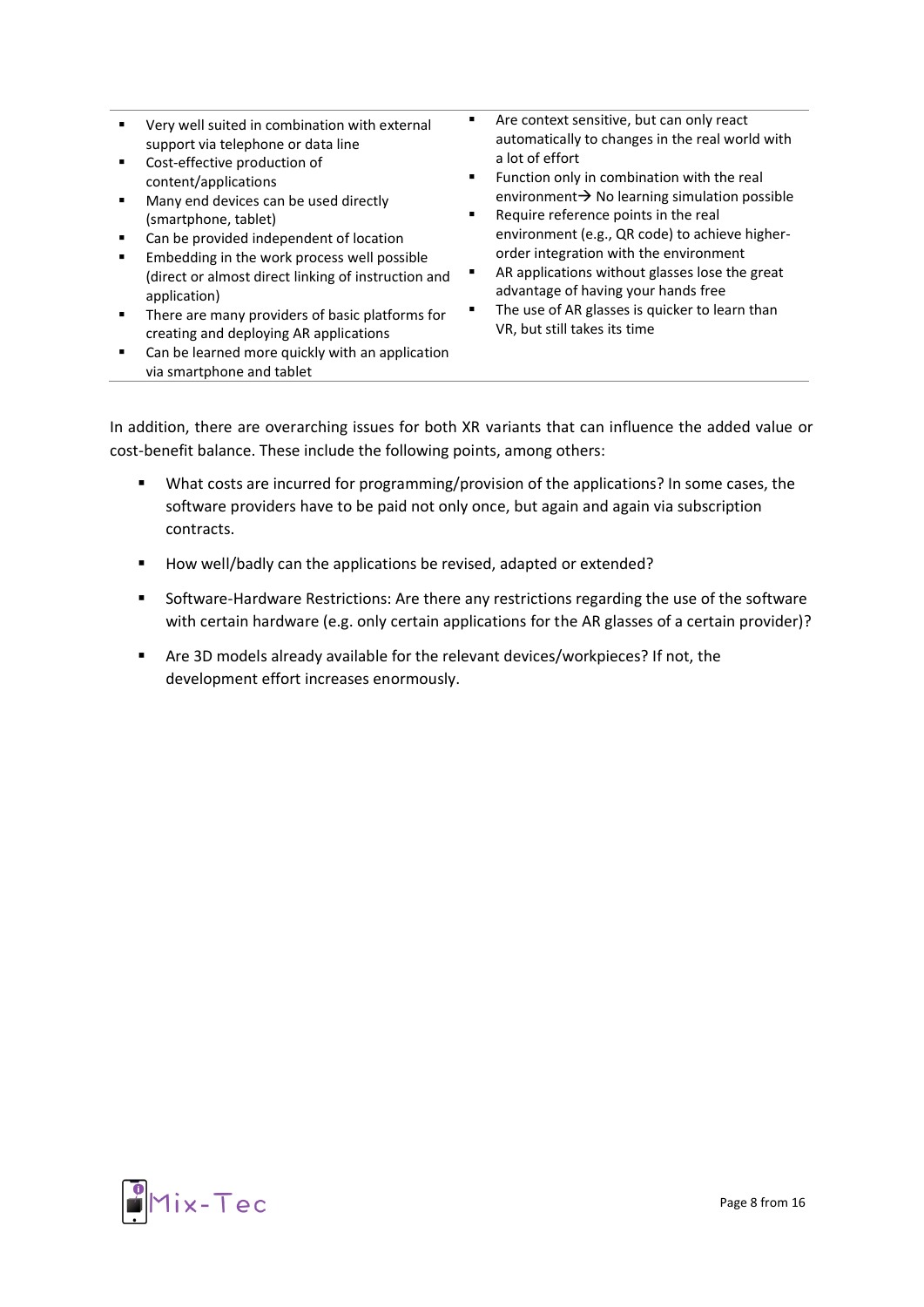#### <span id="page-8-1"></span><span id="page-8-0"></span>The relationship between scope and technology

*Which XR variants are best suited to which application?*

In terms of the fit between the application area and the XR shape, there are some combinations that fit without any problems. For other application areas, the target group plays an important role in determining whether they are suitable. In the following, therefore, some suitable case studies for a sensible combination of application area and technology are briefly explained.

## <span id="page-8-2"></span>*Remote support with AR glasses*

An experienced engineer at the company's headquarters provides support via a video call to repair a device at a remote location. A technically skilled person, who does not have the necessary expert knowledge, is guided through the repair process by the connected remote support. The use of AR glasses is well suited for this purpose, as the local expert can directly implement the instructions of the remote support and both participants can see the same thing. By being able to superimpose the image for the local specialist in the direct field of view, the remote support can not only describe the process and the necessary action steps, but also make them directly visible for the local specialist.

## <span id="page-8-3"></span>*Safety training with VR headset*

A new specialist is to learn the necessary safety measures, e.g. maintenance at great heights. Here, a VR headset is used to simulate the complete maintenance situation for the specialist, including the experience of his own high position, the movement of the environment and the wind noise in the VR experience. The skilled worker practices the maintenance process in a safe environment, but under realistic environmental conditions. In case of errors, the professional is protected and thus better prepared for the first real operation.

## <span id="page-8-4"></span>*Interactive commissioning with AR on the tablet*

The manufacturer has provided virtual operating instructions for setting up and commissioning a new device. The customer's specialist uses his own tablet for this and is guided step by step through the assembly of the device. A small QR code on the device itself is scanned with the tablet as a reference point at the beginning. The specialist can then display the next steps and the position in the real room on site on the tablet and carry them out step by step. Critical action steps or possible sources of error can thus be highlighted directly during the set-up process with notes.

## <span id="page-8-5"></span>*Maintenance process exercise with VR on laptop*

A field service employee is to be prepared in advance for the maintenance steps on a new machine. For this purpose, the specialist is provided with a 2D VR program on his laptop. The specialist can then internalize the necessary maintenance steps at his own pace and practice them in the simulation. Although it is not possible to practice the actual steps (e.g. loosening a screw), the specialist can identify the sequence and critical points in the maintenance process in advance and thus better prepare for the actual maintenance.

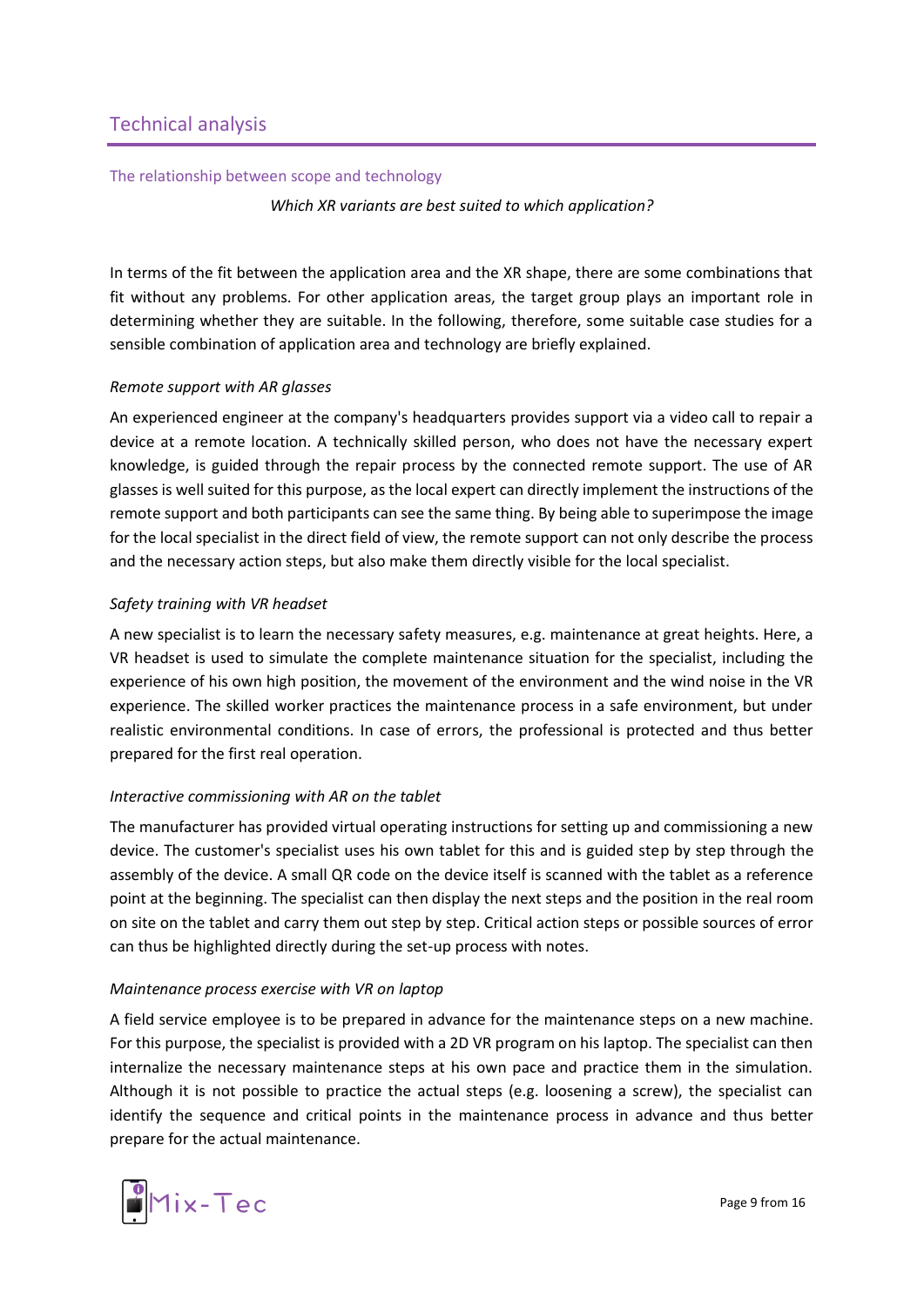In conclusion, this results in an initial combination table of the various XR shapes and frequent application areas.



Page 10 from 16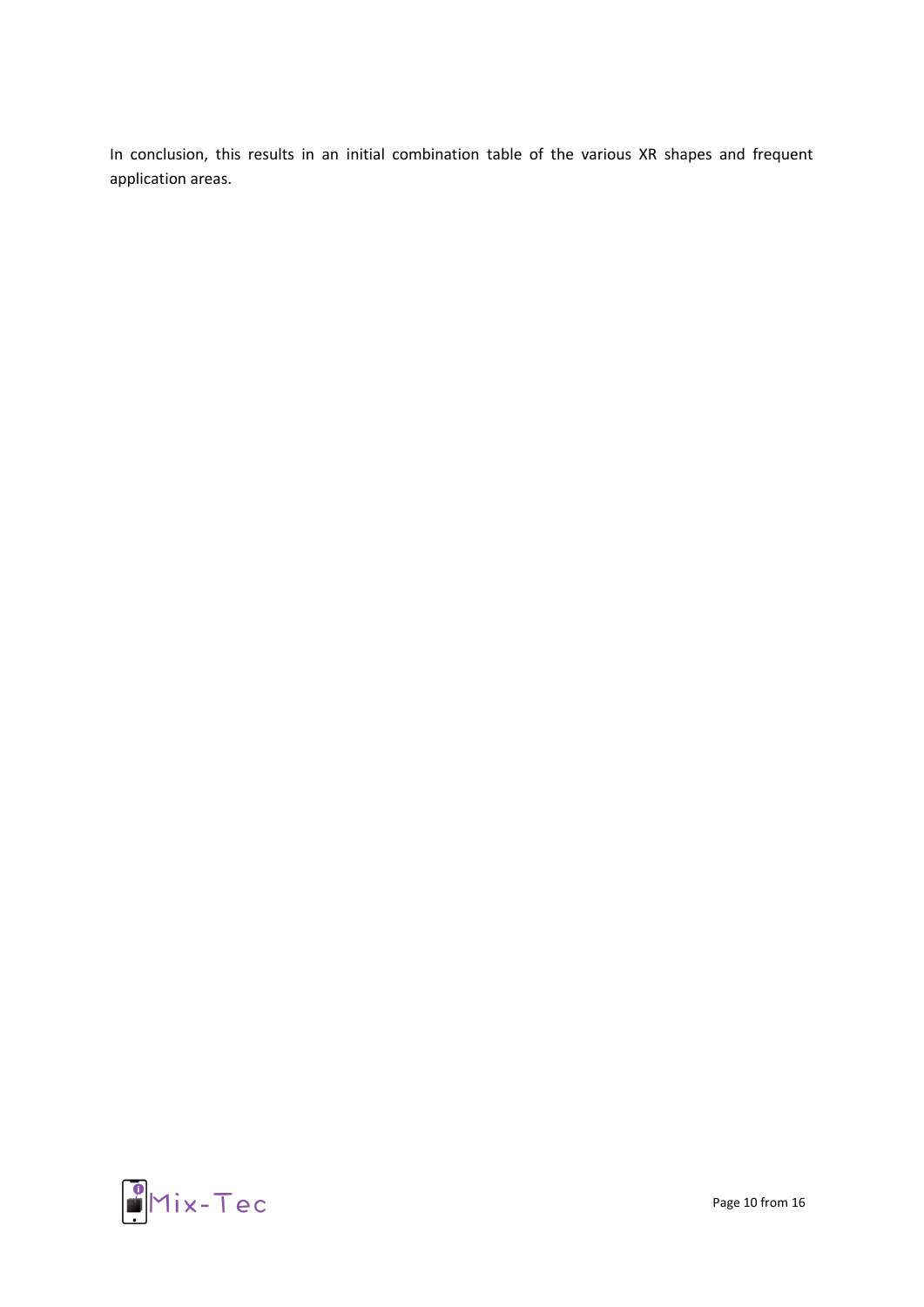|                           | <b>Virtual Reality</b>                                                                       |                                                                                                                                                                | Augmented reality                                                                                                                                                                             |                                                                                                                |
|---------------------------|----------------------------------------------------------------------------------------------|----------------------------------------------------------------------------------------------------------------------------------------------------------------|-----------------------------------------------------------------------------------------------------------------------------------------------------------------------------------------------|----------------------------------------------------------------------------------------------------------------|
|                           | Suitable for                                                                                 | Unsuitable for                                                                                                                                                 | Suitable for                                                                                                                                                                                  | Unsuitable for                                                                                                 |
| With headset /<br>glasses | Safety training<br>Simulation of environmental<br>conditions<br>Practice of action sequences | Support for work processes<br>٠<br>Field use<br>$\blacksquare$<br>Assembly<br>$\blacksquare$<br>instructions/commissioning<br>Remote support<br>$\blacksquare$ | Remote support<br>٠<br>Support for work processes<br>Interactive operating<br>٠<br>instructions / maintenance<br>instructions<br>Synchronous guidance and<br>$\blacksquare$<br>implementation | Safety training<br>Simulation of environmental<br>conditions<br>Practice of action sequences<br>$\blacksquare$ |
| With laptop /<br>tablet   | Safety training<br>Practice of action sequences                                              | Remote support<br>٠<br>Simulation of environmental<br>п<br>conditions<br>Support for work processes<br>٠<br>$\blacksquare$                                     | Field use<br>٠<br>Remote support<br>Interactive operating<br>٠<br>instructions / maintenance<br>instructions<br>Fast support on your own<br>$\blacksquare$<br>device                          | Safety training<br>Simulation of environmental<br>conditions<br>Practice of action sequences                   |

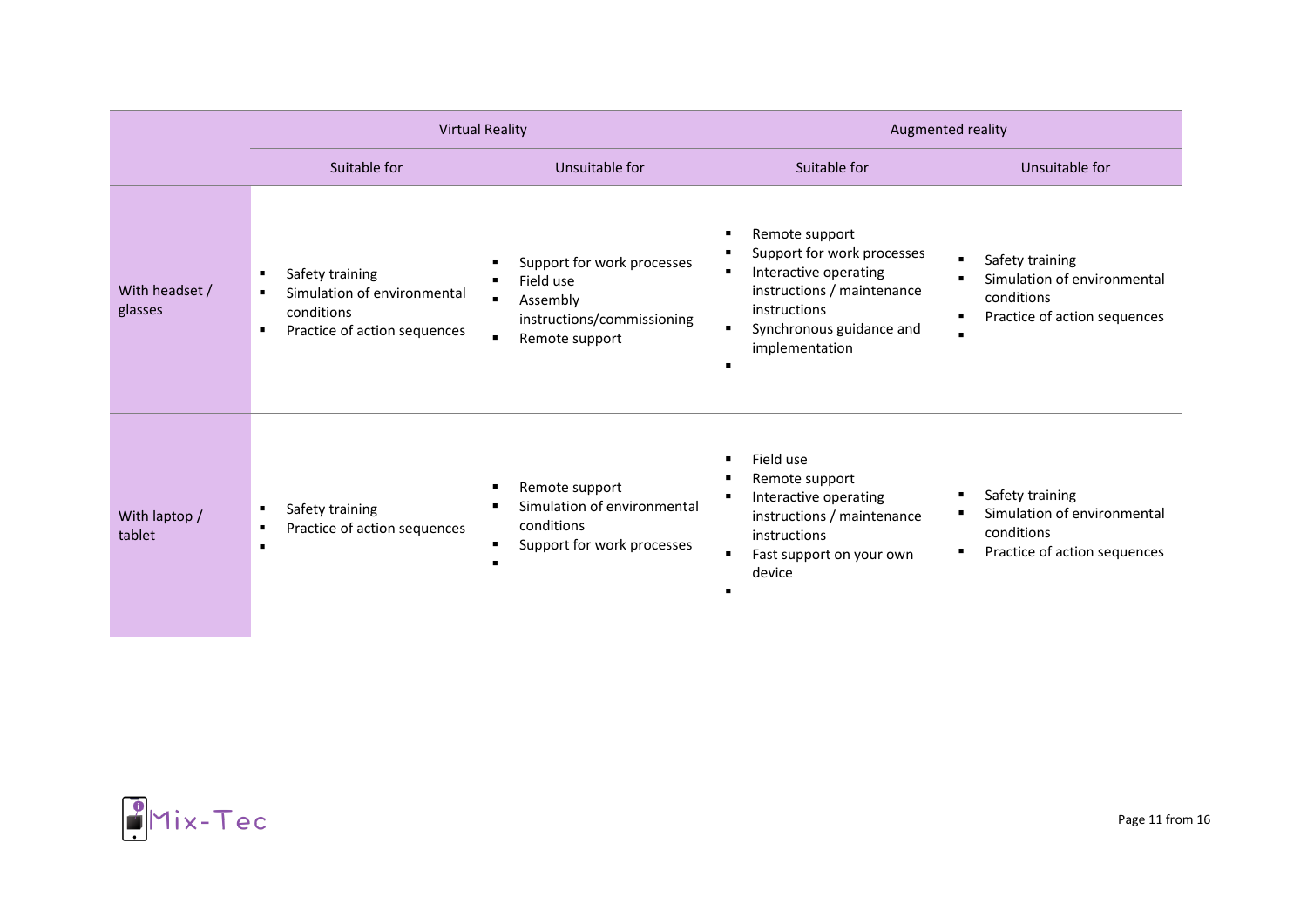#### <span id="page-11-0"></span>General information about the survey

In order to gain a better overview of the relevant technologies, the fields of application and the advantages and disadvantages of different XR technologies, a survey study was conducted. The survey was offered in German, English and Spanish and distributed in the network of the Mix-Tec project<sup>2</sup>.



The participants were mainly people from small and medium-sized companies who work there in management.



The most used XR brands seem to be HoloLens and Oculus Rift:

 $^2$  Due to the multilingual nature of the responses, the results were processed in English and are also presented here in this language in the results graphics. A total of 18 people participated in the study, so the results can only provide a cursory overview of the relevant topics.

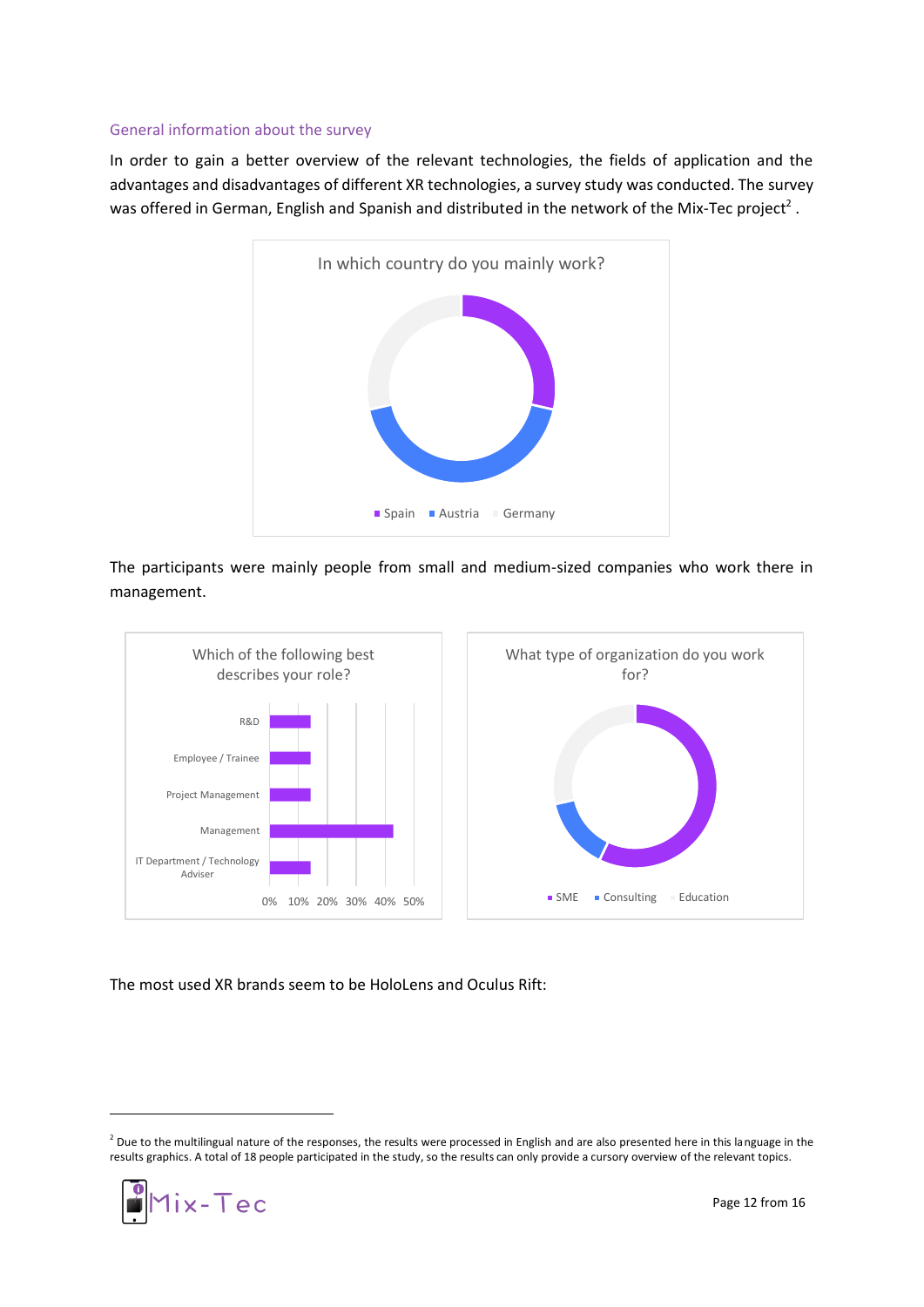

## <span id="page-12-0"></span>Analysis of the target group

With regard to the dissemination of XR technologies in the participating organizations, a relatively high usage rate was found. Although this is presumably not representative of the spread of XR in SMEs in general, it does show that the sample can demonstrate concrete and real experience in the use of XR.



In order to find a better overview of the participants' approach to the technology, some questions were collected to better assess the group. In summary, the following can be stated:

■ All participants have already used XR apps



Page 13 from 16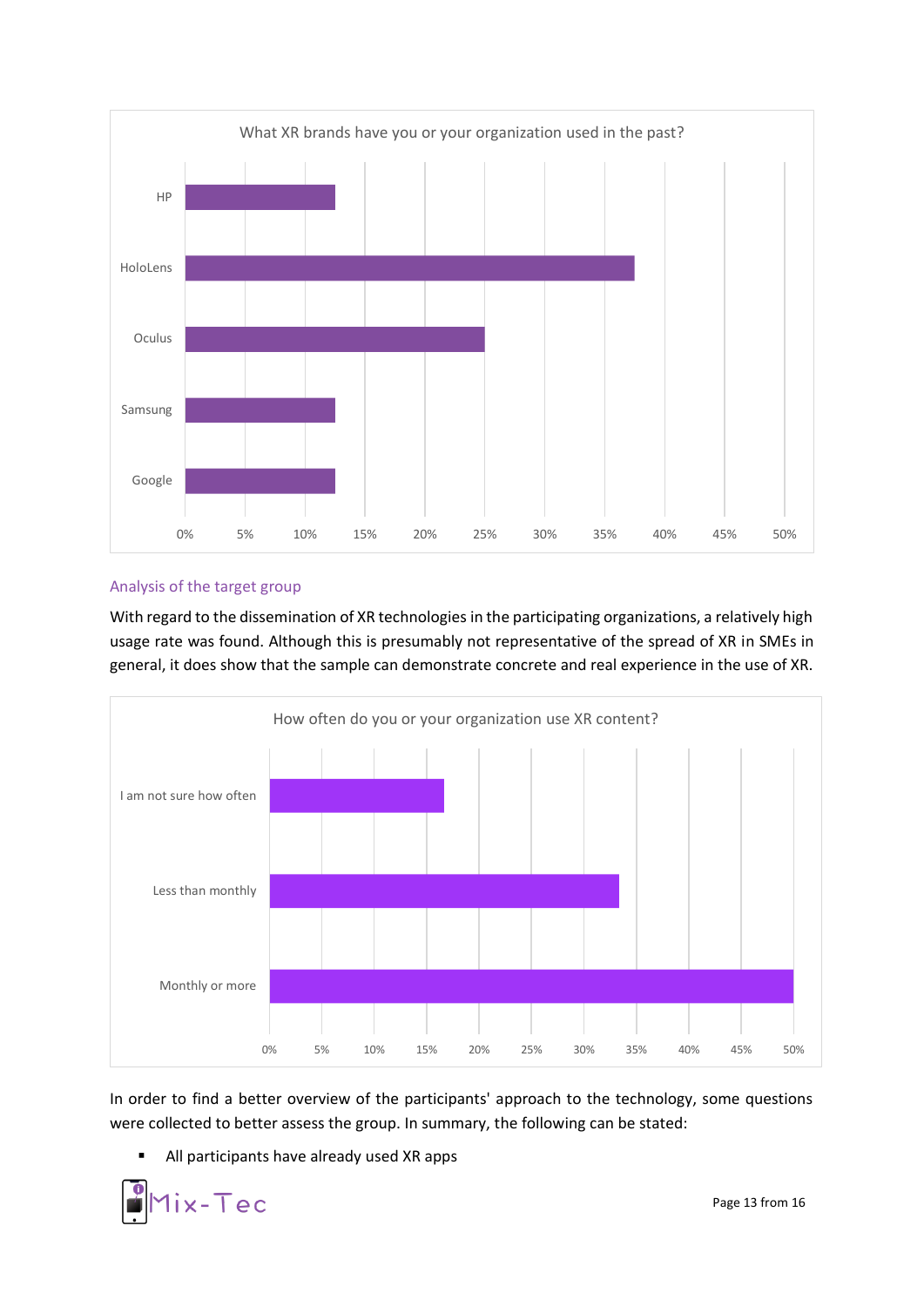- Participants are more familiar than average with the use of digital tools in general
- Most participants work in an organization that uses XR regularly



Overall, the XR users from our sample can be classified into two groups:

| Scoper                                        | Distributor                              |
|-----------------------------------------------|------------------------------------------|
| Has knowledge of the technology               | Has knowledge of the technology          |
| Has no specific plans to use it in the future | Consumes/distributes but does not create |



#### <span id="page-13-0"></span>Advantages and disadvantages for the use of XR

During the survey conducted, the following elements were identified as beneficial features of XR applications:



Page 14 from 16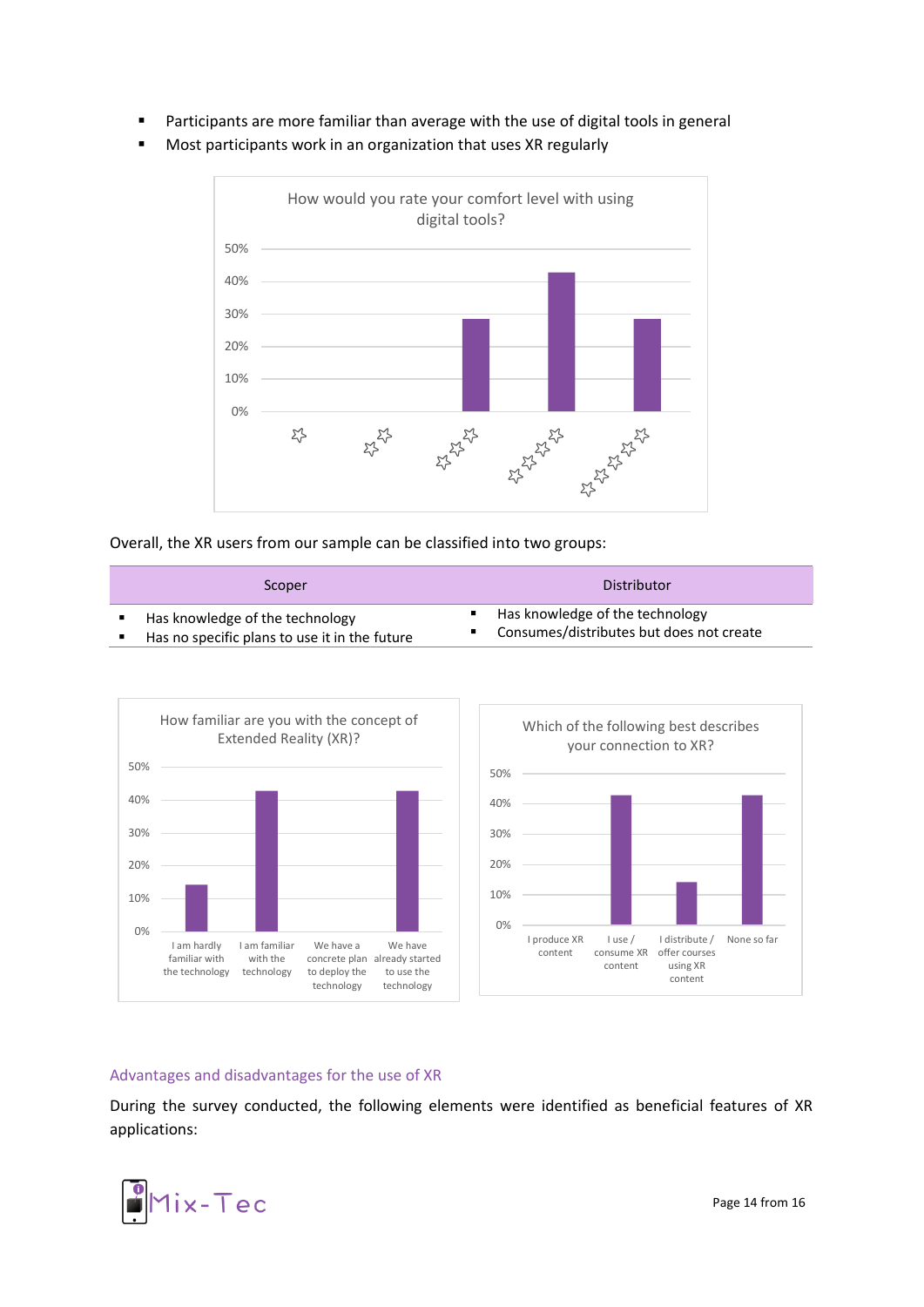| Item                                                        | <b>Rating</b> |
|-------------------------------------------------------------|---------------|
| Enables participants to safely learn hazardous operations   | *****         |
| Awakens participants' enthusiasm and commitment to learning | ★★★★☆         |
| Possibility to look at unclear content more often           | 食食食食食         |
| Makes difficult concepts easier to learn                    | ★★★★☆         |
| Encourages creativity in participants                       | ★★★☆☆         |
| Allows participants to attend from anywhere                 | ★★★☆☆         |
| Lower travel cost in comparison to face-to-face trainings   | ★★★☆☆         |
| Eliminates distractions during lesson                       | ★★☆☆☆         |

The survey conducted identified the following elements as potentially harmful features of XR applications:

| Item                                    | <b>Rating</b> |
|-----------------------------------------|---------------|
| Requires customized didactics to work   | *****         |
| Not enough content yet                  | ★★★★☆         |
| Difficult to implement                  | ★★★★☆         |
| May cause dizziness                     | ★★★☆☆         |
| Too expensive                           | ★★★☆☆         |
| Too difficult to handle during training | ★★★☆☆         |
| May cause headaches                     | ★★★☆☆         |
| Could be a distraction                  | ★★★☆☆         |
| Too much like a game                    | ★★☆☆☆         |
| It isolates participants                | ★★☆☆☆         |

## <span id="page-14-0"></span>Conclusion

In summary, as an analysis from the sample responses, the following software can be listed as helpful in creating XR content:

- Focus on Vuforia Studio in combination with Thingworx
	- High costs; difficult to implement for SMEs
- Dynamics 365 remote support
	- Microsoft subscription
	- In combination with MS Teams

The following cases are identified as suitable fields of application:

- Visualization of data from IoT platforms
- Create step-by-step instructions